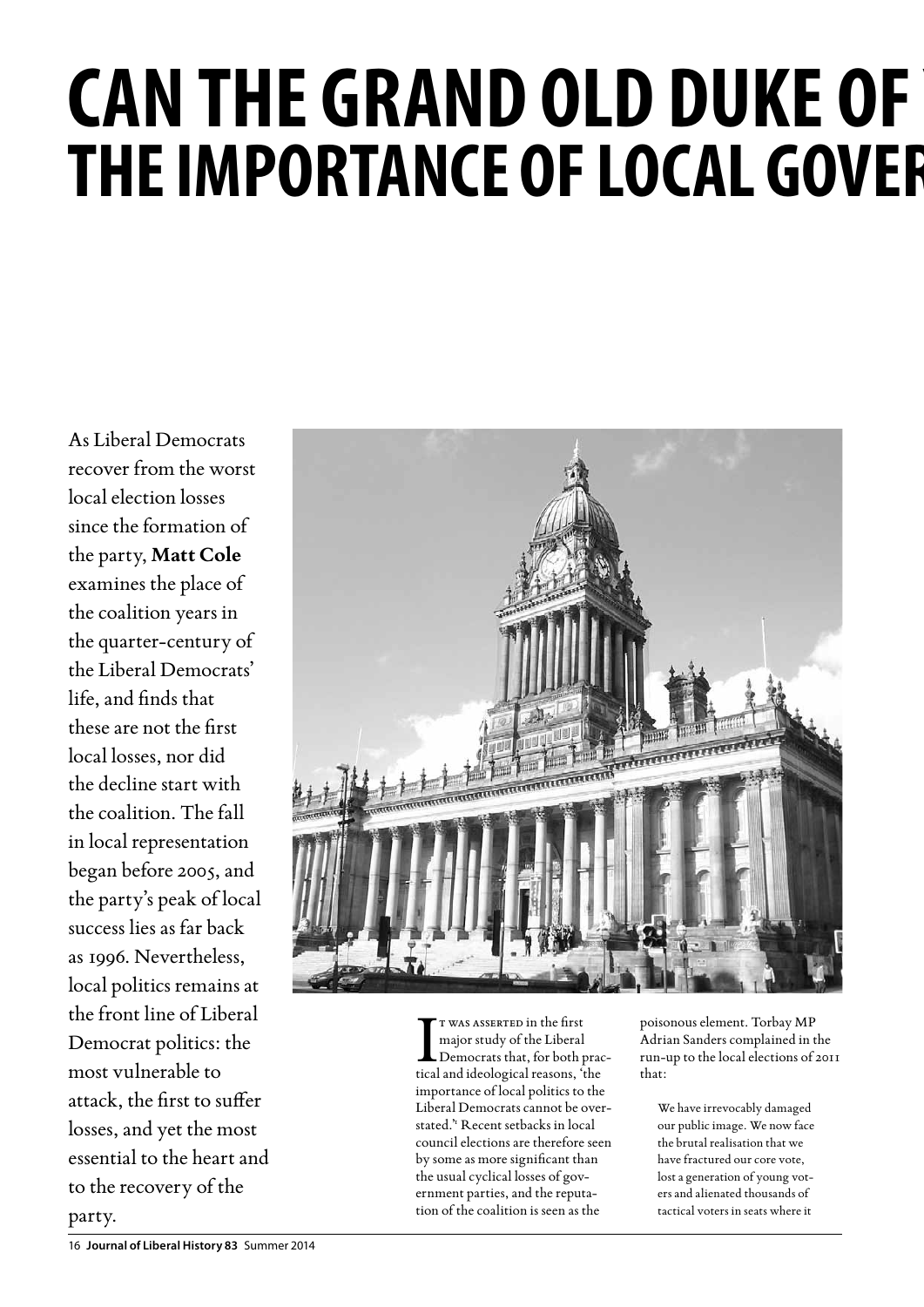# **YORK MARCH BACK UP AGAIN? The importance of local government for Liberal Democrats**

makes the difference between electoral success or failure. The message on the doorstep before the election was often 'I support another party, but you seem to have more integrity and do more for local people so you have my vote.' Now it is 'I used to vote for you, you still work hard for your local area, but you are discredited and lied just like the rest of them.'2

Analysing the position in 2013, author of the *Local Elections Handbook* Professor Michael Thrasher even warned that Liberal Democrats 'need resurrection, not recovery';<sup>3</sup> and the losses of 2014 prompted pressure for a change of leadership. However, a longerterm view of the Liberal Democrat record in local government shows that the party's participation in the coalition is not the only factor in Liberal Democrat local election performance, and that local politics remains vital to the Liberal Democrats' future fortunes.

#### **Liberals and local government**<sup>4</sup>

The Liberal Party was born from the municipal campaigning of Joe Chamberlain, built strength through the campaigns of Lloyd George's rate strike in Wales and E. D. Simon's plans for development in Manchester and found even in the dark days of the 1950s, when the party's MPs could be counted on the fingers of one hand, that council chambers provided the last redoubt of Liberal power, the party remaining in control of a small number of local authorities.

From the 1960s onwards, Liberal achievements were underpinned by the party's commitment to local government. A Local Government Department was established at party headquarters in 1962, the Association of Liberal Councillors first emerged in 1965 and was officially recognised in 1969, and the decade saw a series of parliamentary election victories – including those at Orpington, Colne Valley and Birmingham Ladywood – at least in part built upon success in local politics.

In 1970 the role of local government in the Liberal Party's profile was confirmed by the Assembly's adoption of the community politics strategy, and by the addition of environmental concern to the existing focus on localism and regionalism, to form a policy agenda particularly suited to fighting local elections. In 1977 the ALC's strength was visible with the opening of its headquarters in the Birchcliffe Centre in Hebden Bridge, where its identity as what one supporter described as 'the Liberal Party in exile's was expressed in a programme of publications and campaign meetings, as well as in criticism of the Liberal leadership over pacts and alliances with other parties and departures from distinctive Liberal policy positions.

From a few hundred councillors (some of doubtful association with the party) in the 1950s, the Alliance in 1986 passed the 3,000 mark, of whom 524 were Social Democrats.<sup>6</sup> On the eve of the merger between the Liberals and Social Democrats, the Alliance controlled dozens of councils and took part in administrations on dozens more.

**1960s onwards, Liberal achievements were underpinned by the party's commitment to local government.**

**From the** 

### **The Liberal Democrats' fortunes**

The formation of the Liberal Democrats showed that their strength in local government was an asset at a time of turbulent national leadership. There was considerable continuity in the core organisation of Liberal Democrat councillors, largely because the ALC dominated its Social Democrat counterpart, the Association of Social Democrat Councillors, both numerically and in terms of leadership, experience and resources. SDP councillors were outnumbered by five to one before the merger, and a proportion of these declined to join the Liberal Democrats, leaving their erstwhile colleagues in an even smaller minority. The Association of Liberal Democrat Councillors had its headquarters in the Birchcliffe Centre and the rallying cry for the party's first electoral test in May 1988 was given by former ALC General Secretary Maggie Clay.7 At a joint ALC and ASDC conference in June a timetable was established (after what was acknowledged as 'some hard bargaining') leading to a launch of the joint organisation in November.<sup>8</sup>

The first two years of local elections were difficult as the Liberal Democrats dealt with the fallout from the merger, and the 1989 county council elections saw the loss of 20 per cent of the seats won in the big advance of 1985. Thereafter the party re-established and expanded its strength, though national circumstances halted and even sometimes reversed the pattern more than once (see Fig. 1).

By 1992 there were 3,800 Liberal Democrat councillors;<sup>9</sup> and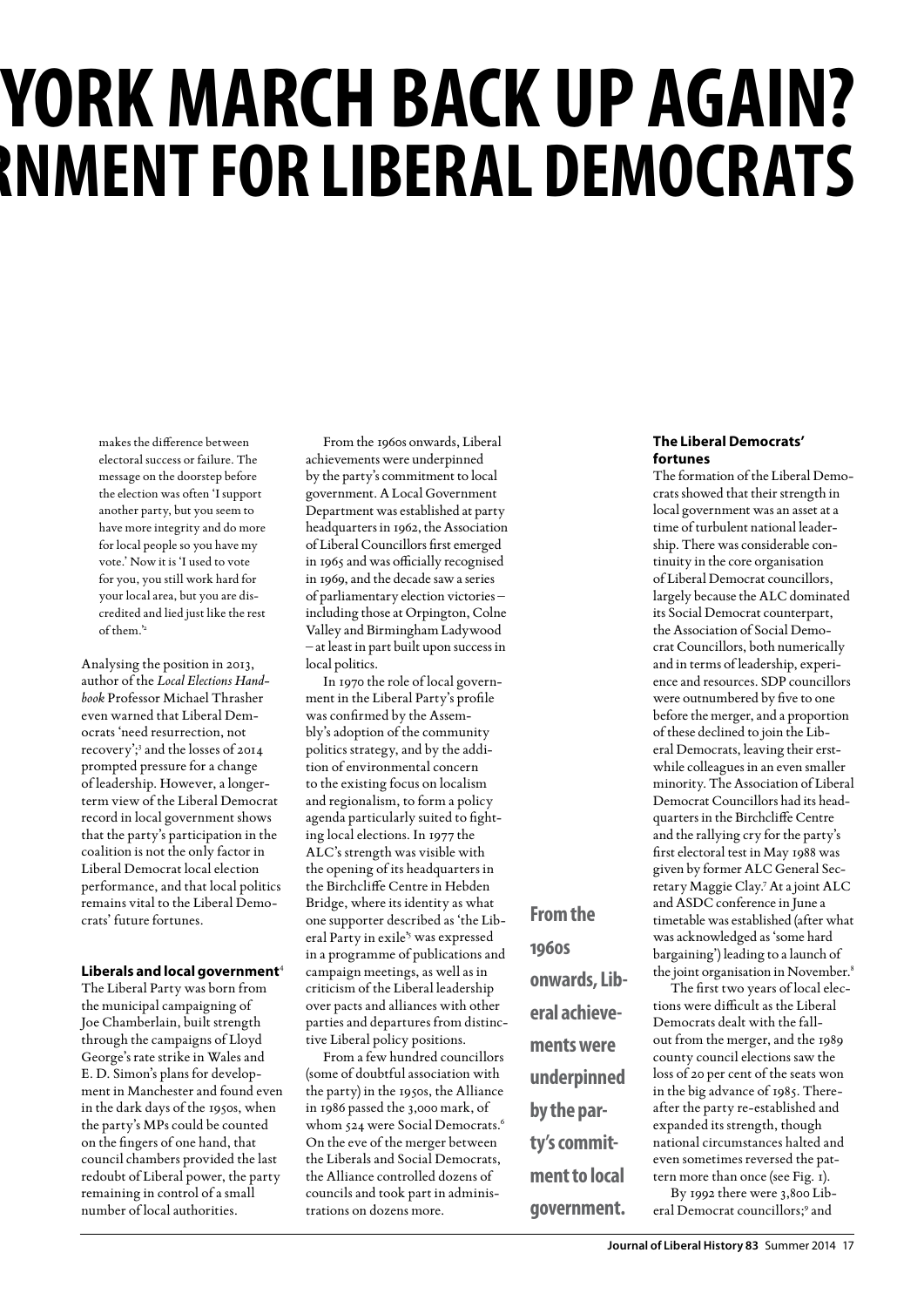

### **Figure 1: change in Liberal Democrat seats held at contests 1989–2014**

in 1996 the figure was over 5,000 and the party controlled over fifty councils.10 This partly resulted from the disintegration of Conservative support during the second Major administration, but had also been growing since 1990 because of the effective targeting of scarce resources on winnable wards, referred to eight years earlier in Maggie Clay's exhortation to activists to 'get on your bike' to a target seat.

The 'soft' victories handed by the national image of the Conservatives, including the near-doubling of the number of Liberal Democrat county councillors in 1993, proved hard to defend as Tony Blair replaced Major as prime minister in 1997, and consequently almost all of the 392 gains made four years earlier were lost in net terms. The whole of the first Blair premiership was a period of damage limitation for Liberal Democrats in local government, each round of elections seeing the party shed up to 12 per cent of the number of seats it was defending. The period ended with the loss of another eighty county council seats in 2001. The Liberal Democrats controlled twenty fewer councils than four years earlier.

From this period onwards, however – prior to the Iraq War, the first trebling of tuition fees or the intensification of the Blair–Brown struggle – Liberal Democrats in local government showed their ability to achieve growth independently of, and prior to, the party nationally. Each of the next five rounds of

elections saw net gains, sometimes of 8 or 12 per cent, in council seat numbers. Significantly, these led to the capture or retrieval of northern, former Labour, administrations such as Newcastle and Pendle – adding to Liverpool and Sheffield, which the party won in 1998 and 1999 respectively. By 2007 the number of Liberal Democrat Councillors had returned to 4,700.

This was, however, a peak. Every year except one since 2006 has seen a decline in the number of Liberal Democrat councillors and councils.11 Though heightened in 2007 by the party's national leadership difficulties, this pattern clearly predates the formation of the coalition and is reflected in the three case studies below. This strengthens the conviction that Liberal Democrat performance at local elections is only partly a result of national events, and that on occasion the causal relationship can be the other way around.

It would be fatuous to dispute that the record of the coalition, and its perception by the public, has damaged Liberal Democrat strength in local government. After four years of losses – not all unprecedented in scale, but previously unknown in succession – there were by 2013 only 2,700 Liberal Democrat councillors, the lowest number in the party's history; in 2014 this fell to under 2,400. The first and heaviest of these defeats led to calls for Nick Clegg's resignation, but the record of the past suggests that leadership change and

national image only determine the shorter-term and most extreme swings in Liberal Democrat strength in local government. The long-term pattern is more complex.

## **Functions of local representation**

As well as carrying out their own work as representatives, councillors and their campaigns can play three types of wider role in a party – an electoral function; a communication function; and a recruitment function – and for the Liberal Democrats these have been especially important.

Council election success is particularly important in giving credibility to the Liberal Democrats as the third party nationally. The slogan 'Winning Round Here' is often held aloft on photographs in Liberal Democrat literature by well-known councillors supporting parliamentary candidates, and many Liberal Democrat MPs owe their seats to the confidence given to voters to back them by preceding local election success for the party. One MP noted that 'most of the '97 intake have seats built on local government success'12 and this was quantified by a study showing that eighteen of the twenty-eight new Liberal Democrat MPs in that parliament represented areas governed by Liberal Democrat local authorities. 'For the Liberal Democrats, local election success has been vital to their improvement in parliamentary representation since the 1990s' concluded Russell et al. 'Building a strong local base has been one of the main mechanisms the party has used to bridge the electoral credibility gap,' they continue, adding that 'the Liberal Democrat campaign strategy may have worked on a micro-scale since the victories in Cardiff, Leeds and Manchester reflected gains at the local level short of taking the council.'<sup>13</sup> A particularly clear example is Burnley, where the party went from seven councillors (one less than the BNP) in 2003 to twenty-three (and control of the council) in 2008 before winning the parliamentary seat in 2010. There is also a measurable 'horizontal' electoral effect in which success in one council prompts confidence and improvement in neighbouring Liberal Democrat council campaigns.14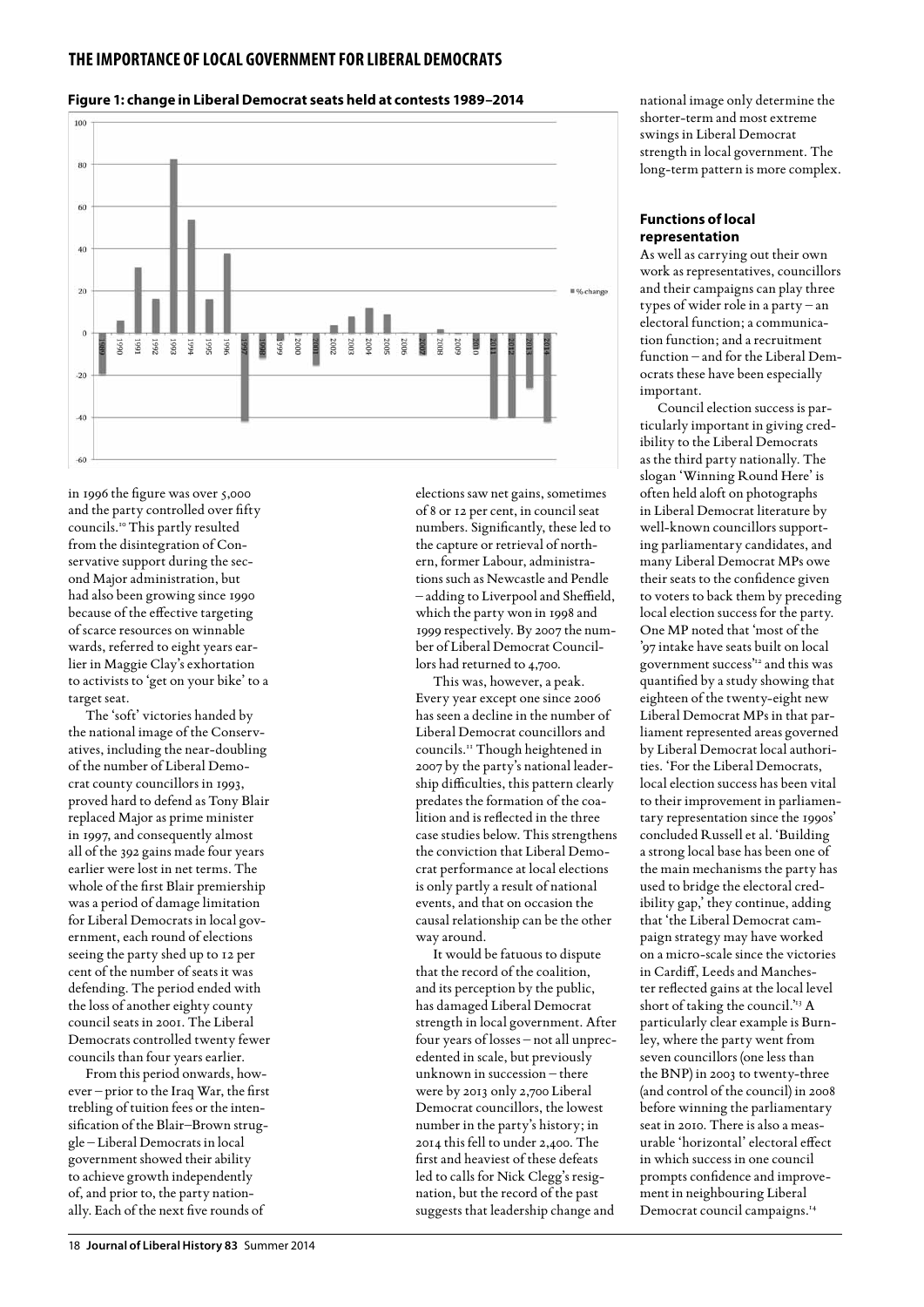Secondly, like other parties, the Liberal Democrats use council representation to assist dialogue within the party. 'One of my rules for running the Lib Dems', reflected Paddy Ashdown, 'is that, whenever the Leader and the ALDC act together, we can always get our way.'15 Leaders who preside over dramatic fortunes for the party would also receive the reaction from council groups, whether a boost as with Kennedy in 2001,<sup>16</sup> or a backlash such as Menzies Campbell suffered in 2007.<sup>17</sup> This exchange also takes place at constituency level, with Liberal Democrat MPs taking the pulse of local opinion from council representatives, and sometimes feeding back parliamentary business or constituency cases to them. 'Politics when it works well is about communication other than through the media', concluded John Hemming after two years as MP for Birmingham Yardley: 'you have discussions in the council group, for instance. Birmingham's council group obviously is more than just Yardley constituency, and we have discussed issues there before coming to a conclusion in Parliament.'18

Lastly the Liberal Democrats have used local politics to greater effect than other parties in recruiting, training and promoting members in the party structure. Community politics emphasised the importance of year-round campaigning, and the effects of this are reflected in quantitative studies showing that 'the Liberal Democrats are more able to recruit their members to do election campaigning than is true of other parties'<sup>19</sup> and that 16 per cent of Liberal Democrat members have stood for elected office, compared to 9 per cent for Labour and 3 per cent for the Conservatives.<sup>20</sup> It is interesting to note that at the formation of the Liberal Democrats, the party showed its keenness to promote newer recruits through local government contests by drawing almost half of its council candidates from those under forty-five, compared to figures of a third for Labour and under a fifth for the Conservatives<sup>2</sup>

Moving to the Commons, twothirds of the largest-ever group of Liberal Democrat MPs (2005) had council experience, including thirteen former leaders or deputy leaders of authorities, six leaders or deputies of party groups, two cabinet members or committee chairs, and two mayors. Although in 2010 the proportion of Liberal Democrat MPs with council experience fell to 60 per cent, it remained above the comparable figure for Labour (54 per cent) and far ahead of that for the Conservatives (21 per cent). Whilst some have regarded this as regrettable because of its tendency to exclude 'big personalities' or because it inhibits the selection as parliamentary candidates of women, others argue it improves parliamentary discipline. Either way, the distinctively clear role of local government experience in Liberal Democrat parliamentary candidate selections is evident.<sup>22</sup>

#### **Three case studies**

Three case studies serve to illustrate at ward level the principles first observable through the national data, and to indicate the impact of local variables in such contests. The cases examined here, echoing the regional examples of Orpington, Colne Valley and Ladywood in the 1960s, are from the Midlands, Yorkshire and Greater London.

# *Birmingham City Council*

The West Midlands – and especially its urban areas – have proved difficult territory for Liberal candidates at all levels since the Second World War. Birmingham, in particular, suffered until 1940 from the effects of the Chamberlain dynasty's departure from Liberal ranks

two generations earlier. By 1953 there were no Liberals on the city's 120-strong council and no candidates at council elections. But Liberal Democrats built on the revival of the 1960s to achieve joint control of the city, from which came their first general election victory in Birmingham since before the First World War (see Fig.  $2$ ).<sup>23</sup>

The experience of Birmingham Liberal Democrat council group's longest-serving members dates back to the 1960s when Wallace Lawler used community campaigning and extensive casework in the north of the city to build a group of eight councillors and win the Birmingham Ladywood parliamentary seat at a by-election in 1969. Lawler lost Ladywood at the 1970 general election and died the following year, but his colleagues maintained Liberal representation on the city council through challenging circumstances.

The turbulent fortunes of the Liberals nationally in the late 1970s coincided with major demographic change in the Aston and Newtown areas, which were Lawler's political base, and the Liberal group declined to only two councillors. A strategic decision was made to target wards in the east of the city around Sheldon, and victories there were supplemented by three SDP councillors established by 1986 from neighbouring Hall Green ward.

This group formed the foundation of Liberal Democrat success in Birmingham, which grew from single figures after the merger to



#### **Figure 2: Liberal Democrat councillors on Birmingham City Council 1990–2014**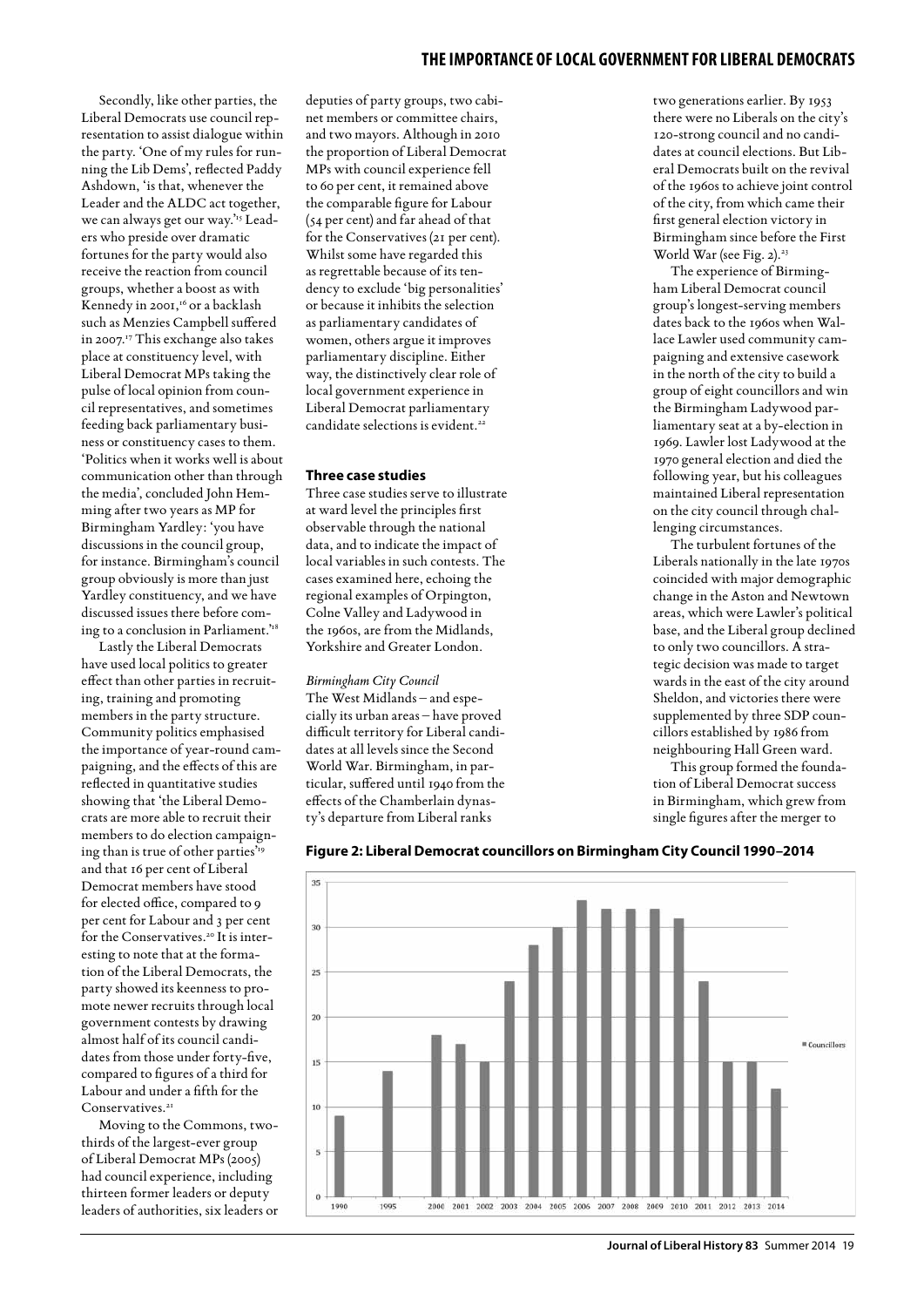double in size within ten years and peak at 33 out of 120 councillors in 2007. By this time the Liberal Democrat group had shared power with the Conservatives for four years, with Paul Tilsley, first elected to the council in 1969, as deputy council leader. The partnership with the Conservatives was made easier than one with Labour not by ideology, but chiefly by Labour's reluctance and the electoral politics of Birmingham local government, in which only one ward is a genuine contest between Lib Dems and the Tories. In 2005 the Liberal Democrats were able to use the support and credibility they had developed in local government to secure the election of city councillor John Hemming as the MP for Birmingham Yardley, in which constituency the party had already won every council seat.

This success arose in part from the failings of the Conservative and Labour governments of the period, with the controversy over Iraq consolidating support in wards such as Sparkbrook. Added to this was the discredit brought to Labour in Birmingham by the overturning of three of its 2005 election victories following successful prosecutions for fraud.<sup>24</sup> It also relied, however, upon careful targeting of resources and the maintenance of the community politics philosophy of 'actively seek out and deal with constituents' grievances', as group member Roger Harmer puts it. Veteran of the 1960s and 1970s revival David Luscombe

was reproached by the city council chief executive for leading a group which brought more cases to the administration than any other, and thanked the chief executive for the compliment.

The formation of the coalition in 2010 clearly raised the prospect that the Conservative–Liberal Democrat administration in Birmingham would become victim to public dissatisfaction at government policy. The Liberal Democrats' support slipped to the point where the group was reduced to less than half its original size, and Labour retrieved control of the council. However, the equation of coalition with collapse of support is simplistic: the support of the Liberal Democrats was in decline from 2007 onwards, and in its heartland the party remained popular, winning the popular vote in the Yardley constituency at the local elections of 2011, 2012 and 2014, when all four wards in the seat were won by the Liberal Democrats.

The impact of the coalition has been to return Liberal Democrat council representation in Birmingham to its pre-Blair level. The long-term resilience of Birmingham Liberal Democrats which was visible in the 1980s, and the continuing higher base in seats which have been won and then lost in the interim, will be important in restoring the balance in the future.

*City of York Council* The roots of the Liberal Democrat group on the City of York Council

 $\overline{35}$  $\overline{30}$  $25$  $\overline{20}$  $\equiv$  Councillors  $15$ 10  $\overline{\mathbf{s}}$ 2014 1996 1995 2000 2003 2007 2011

# **Figure 3: Liberal Democrat councillors on City of York Council 1990–2014**

are also to be found in an earlier Liberal revival, and as in Birmingham the Liberal Democrats were able to go from the secure but limited representation this achieved to take control of the council.

A small but determined Liberal group was established on York City Council from 1973 onwards under the energetic but controversial leadership of Steve Galloway, a Liberal activist in Yorkshire since the 1960s. Galloway was Liberal parliamentary candidate in York in 1974, but when in the 1980s he was denied the opportunity to stand again by the decision to assign York to the Social Democrats, his hostility to the Alliance inhibited its electoral progress in York.

Galloway refused any Liberal cooperation in York general election campaigns, leading the SDP candidate Vince Cable to despair that 'even by the standards of a party with more than its share of bloody-minded individualists, he was (and I understand, remains) in a league of his own.'25 At local elections this isolation of the Social Democrats restricted them to winning only one council seat at a byelection in 1986. When the York Liberal Democrats were formed (with Galloway as their group leader) they had only six seats, quickly reduced to four by the early troubles of the merged party. In most York wards by the early 1990s the Liberal Democrats had fallen into fourth place behind the Greens.

As Liberal Democrats, however, the group prospered, growing from four seats to eighteen by 1995, and peaking at twenty-nine in 2003 (see Fig. 3). As in Birmingham, there were both external and internal factors involved. Significantly, the former included the creation of the City of York Council in the 1990s, which broadened the authority's territory to include the areas of Harrogate and Ryedale and thereby brought the activist body to what former group leader Andrew Waller calls a 'critical mass.' Deployed effectively around target wards, these supporters could make a telling difference to results. York Conservatives, meanwhile, did not learn this message, and allowed their activists to spread randomly, leaving them with no seats in 2003.

The Conservatives also lost the parliamentary constituency of York

#### 20 **Journal of Liberal History 83** Summer 2014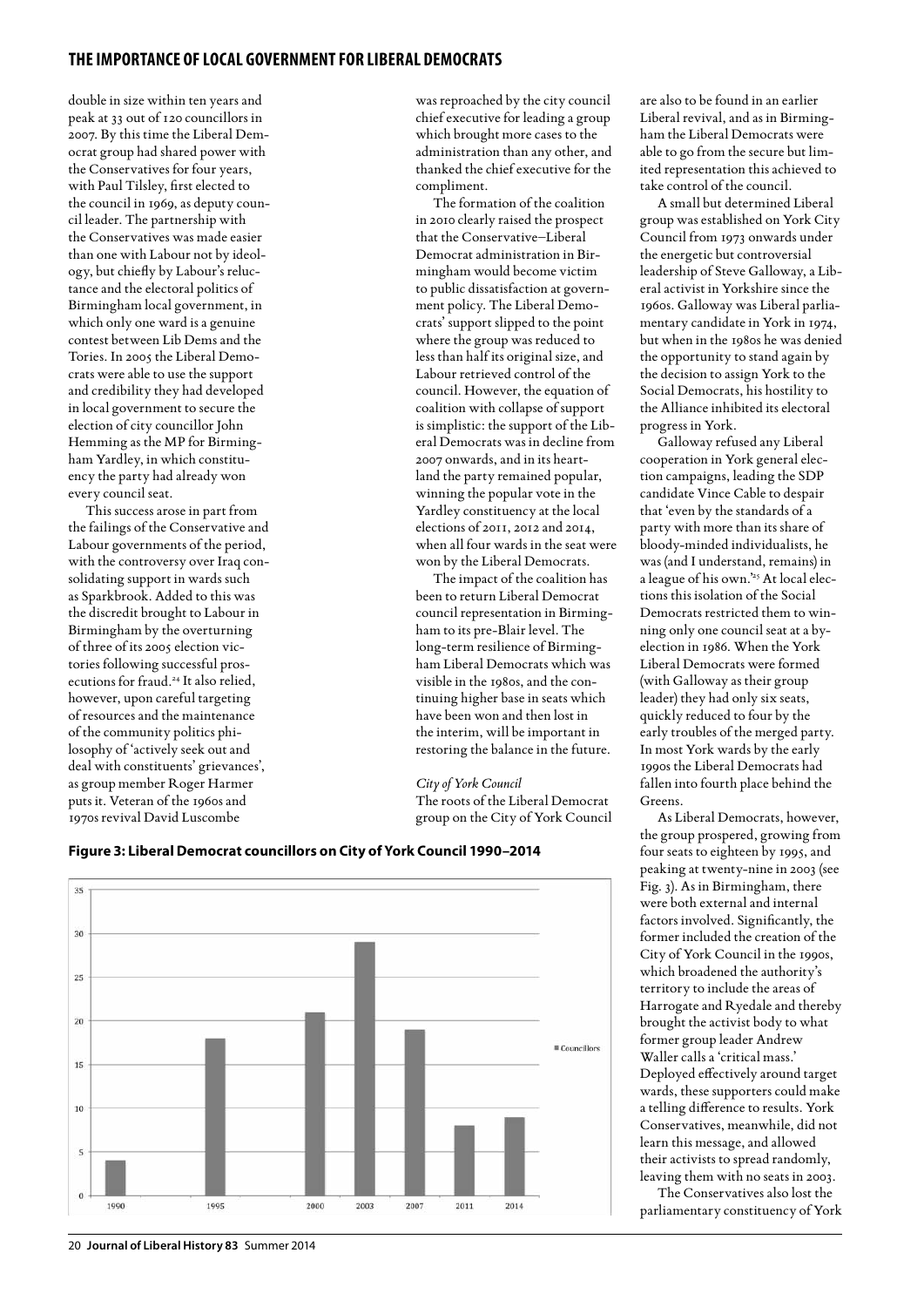**Figure 4: Liberal Democrat councillors on Haringey Council 1990–2014**

in 1992, and between then and 2010 the local government success of the Liberal Democrats was matched in general elections, at which Andrew Waller was three times the candidate and the party's poll share rose from 10.6 per cent to 25.2 per cent, the latter figures less than 1 per cent behind the Conservatives. Waller attributes the growth in general election votes partly to the training and recruitment of activists at local elections, though the increase in support did not mirror the wardby-ward pattern as clearly as in Birmingham, and this effect has been reduced by the introduction of 'all in' local elections at four-year intervals.

Responsibility for the more recent decline of the York group's size and influence is placed squarely at the door of the party leadership by Waller, who, along with ten other Liberal Democrat councillors including Galloway, lost their seats in 2011. Waller pointed to 'a very serious change of approach that's needed at the leadership of the party'26 and claims that local government representatives of the party have been treated as 'roadkill'. Though the raw vote of established Liberal Democrat councillors held up, he claims, the ineffectiveness of the Liberal Democrat leadership in imposing the party's identity positively on the coalition's image led to a rallying of the Labour vote to overhaul him and his colleagues.

As in Birmingham, however, this is only part of the story. The organisational recovery of the Conservatives meant that they gained eight seats and deprived the Liberal Democrats of overall control in 2007. Cable also blames Galloway's divisive leadership for some loss of support in his five years as council leader: whilst significant improvements were made in environmental policy, and the Liberal Democrat council pioneered the 'York Pride' project, Cable claims Galloway 'made mistakes which led to them being swept out.'27 Whatever the reason, there can be no dispute that, as in Birmingham, the ebbing of the Liberal Democrat tide began before the formation of the coalition. York's 'natural' state is one of no overall control, a balance that was lost in the Liberal Democrats' favour before 2007 and to their disadvantage after that date, as a result



of circumstances both within and outside the group's control.

The Liberal Democrats continued to run York as a minority administration, finding the Conservatives realistic partners compared to Labour, whose councillors are accused by Waller of 'sabotage'. Labour ministers at national level, however, Waller found more helpful than coalition ones after 2010: he found the Liberal Democrat national leadership 'did not care about local government'. In York, a Liberal Democrat group with a strong tradition of independence and radicalism has found itself alienated from the party leadership. This is not an unknown scenario in party history, and blame for it may be placed on either side. Whatever else is true, the coalition environment amplified the scenario's unwelcome features.

#### *Haringey*

Liberal Democrat representation in the Borough of Haringey disappeared in 1990 when the party's lone councillor was beaten at the nadir of the merger process. This left the authority a virtual oneparty affair, with Labour holding fifty-seven of its fifty-nine seats, running an administration which earned national publicity for the poverty of its standards. It was not until 1998 that three seats were secured by the Liberal Democrats, rising rapidly to fifteen in 2002 and peaking at twenty-seven (only three behind Labour) in 2006 (see Fig. 4). At the previous year's general election Lynne Featherstone, one of the 1998 victors, secured Hornsey and Wood Green, one of the two parliamentary seats in the borough. The Liberal Democrats' first attempt to win the seat only thirteen years earlier had garnered less than one vote in ten.

Mark Pack, who joined the Liberal Democrat campaign team in 1997 after cutting his electioneering teeth in York and at various parliamentary by-election campaigns, attributes the party's success there to three factors, any two of which are in his experience necessary for success: the right demographic base, party organisation, and external factors such as national politics or failure locally by other parties.

Pack argues that, as well as targeting, organisation in Haringey has benefitted from the integration of campaigns at all levels: council, mayoral and London Assembly, parliamentary, and European elections. The largely interlocking cycles of these elections has meant they have become 'building blocks' for continuous campaigning by consistent teams: each ward team in Hornsey and Wood Green shows MP Lynne Featherstone as a member on local campaign literature.

Pack also points to the importance of the atmosphere and culture of campaign teams; of avoiding a 'self-reinforcing circle' of veteran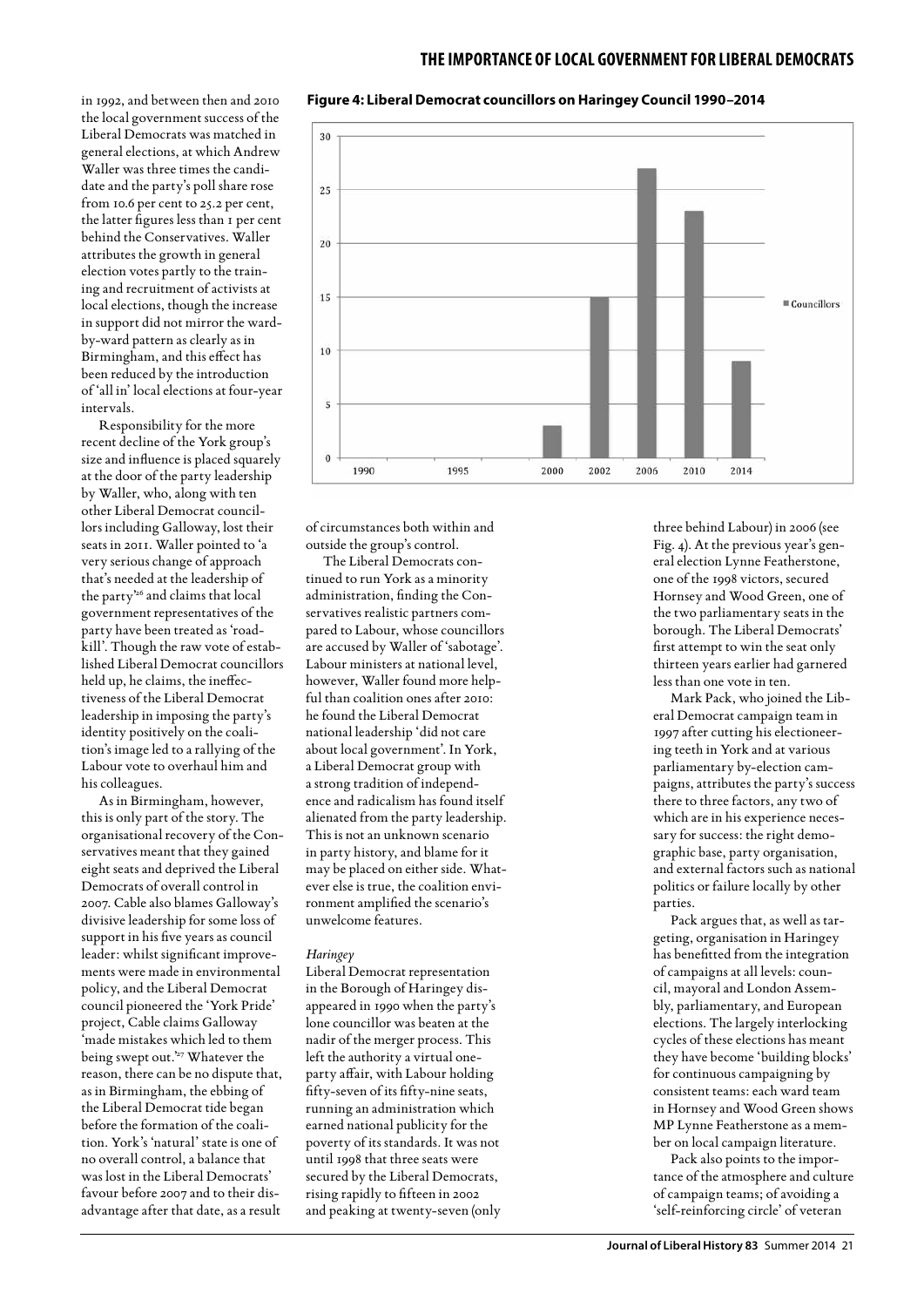activists; and of recognising the point at which charismatic personalities – best for ensuring the survival or revival of small and threatened groups – need to step back to create the collegial atmosphere which sponsors growth. Campaigns can also be inhibited by 'lack of experience of knowing what winning an election means.'

Opponents on both sides supplied Haringey Liberal Democrats with a great deal of ammunition: local Conservative tactics are described by Pack as 'inept', leaving them with no seats at all after the last three elections; the ruling Labour group, on the other hand, has gained national notoriety for low standards of service. In 2009, Haringey's performance was placed by OFSTED in the bottom nine in the country for children's services, and the whole council was listed by the Audit Commission in the worst four nationally, the worst in London.

National image effects were limited until 2014, with Labour's decline (as in York and Birmingham) preceding the party's difficulties in government. Similarly, the peak of Liberal Democrat success was 2006; three councillors were lost in 2010, and two more resigned the party following the formation of the coalition. The 2014 elections, when the party lost over half of its councillors, showed how far this pattern has been extended by the Liberal Democrats' time in national office – especially with a local MP who is a government minister – but, as in Birmingham and York, the tide was already receding from the Liberal Democrat high watermark before 2010.

# **Conclusions**

Several issues worthy of further examination are raised by this survey, including the regional patterns, parliamentary and electoral records of Liberal Democrat councillors. From these introductory observations, however, it is clear, firstly, that local government remains more important for Liberal Democrats than for other parties in sustaining electoral credibility, conveying ideas internally and preparing the next generation of implementers of party policy. The coalition has made each of these processes more difficult, but at the

**Local politics remains at the front line of Liberal Democrat politics: the most vulnerable to attack, the first to suffer losses, and yet the most essential to the heart and to the recovery of the party.** 

same time even more important for the future. It is likely – and this was confirmed by the experience of the Eastleigh by-election victory in February 2013, based upon decades of success in council elections – that the inevitable challenge to the Liberal Democrats' parliamentary number arising from the experience of coalition in 2015 can be offset to some extent by strength in local government. Secondly, Liberal Democrat

success in local government often builds on the achievements of Liberal and Social Democrats over decades, but at its height produced results greater in scale than even the Alliance's most prosperous periods. Recent detailed studies of Liberal Democrat activity in local elections show that, contrary to widespread assumption, campaigning and organisation remain key factors,<sup>28</sup> and the survey above suggests that national images of the Liberal Democrats and their opponents are variable in their impact on local election results.

The idea that the coalition has killed the Liberal Democrat representation in local government is far too simplistic: decline in the party's number of councillors began before 2010, as did the weakening of the transfer of local success to parliamentary representation. The analysis by Russell et al. of the 2005 intake of Liberal Democrat MPs shows that 'only Cambridge followed the 1997 stepping stone pattern'29 and suggests that the party's general decline in local politics began before 2005. Indeed, the Liberal Democrats' peak of success in terms of numbers of councillors and councils lies as far back as 1996.

The rises and falls in Liberal Democrat local government fortunes before and since that date demonstrate the persistency of the party at municipal level: even the loss of three-quarters of Liberal seats fought in the 1977 county council elections (held as the Lib– Lab Pact got underway) did not signal the end of the party; and it was strength in local government which helped all but three Liberal MPs hold their seats in the general election two years later. The Grand Old Duke of York (or Birmingham, Haringey or anywhere else) has been further down the hill and will march up again. Local politics remains at the front line of Liberal

Democrat politics: the most vulnerable to attack, the first to suffer losses, and yet the most essential to the heart and to the recovery of the party.

*Matt Cole is a Teaching Fellow in the Department of Modern History at the University of Birmingham. He is grateful to Roger Harmer, Andrew Waller and Mark Egan for interviews, from which quotation not otherwise attributed is taken.*

- 1 M. Temple, 'Power in the Balance' in D. McIver, (ed.), *The Liberal Democrats* (Harvester Wheatsheaf, 1996), p. 225.
- 2 *Liberator*, April 2011.
- 3 M. Thrasher, 'Lib Dems need Resurrection not Recovery', http://news. sky.com/story/1157349/lib-demsneed-resurrection-not-recovery, 21 October 2013 (accessed 1 January 2014).
- 4 A good summary of the Liberal Party's post-war record in local government is B. Keith-Lucas, 'The Liberals and Local Government' in V. Bogdanor (ed.), *Liberal Party Politics* (OUP, 1983), pp. 242–59.
- 5 I. Bradley, *The Strange Rebirth of Liberal England* (Chatto & Windus, 1985), p. 166.
- 6 *The Social Democrat*, 15 May 1986.
- 7 'Local elections show us only 2% behind Labour!', *Democrats News*, no. 3, 27 March 1988, p. 1. Maggie Clay (1947–2009) was a legendary figure of northern municipal Liberalism whose endorsement of the Liberal Democrats reflected and encouraged Liberal councillors' acceptance of the merger. See http://www.bramley. demon.co.uk/obits/clay-LDN.html.
- 8 *Social & Liberal Democrat News*, 20 May 1988.
- 9 *Liberal Democrat News*, 15 May 1992.
- 10 C. Rallings and M. Thrasher, 'The Electoral Record' in D. McIver (ed.), *The Liberal Democrats* (Harvester Wheatsheaf, 1996), p. 209.
- 11 2008 saw an increase of thirty-three in the number of borough councillors on a day when the Liberal Democrats won over 1,800 seats, and gained one more council; in 2013 no councils were lost.
- 12 A. Russell and E. Fieldhouse, *Neither Left nor Right? The Liberal Democrats and the Electorate* (MUP, 2005), p. 61.
- 13 A. Russell, D. Cutts and E. Fieldhouse, 'National–Regional–Local: The Electoral and Political Health of the Liberal Democrats in Britain', *British Politics*, no. 2 (2007), p. 206.
- 14 I. MacAllister, E. Fieldhouse and